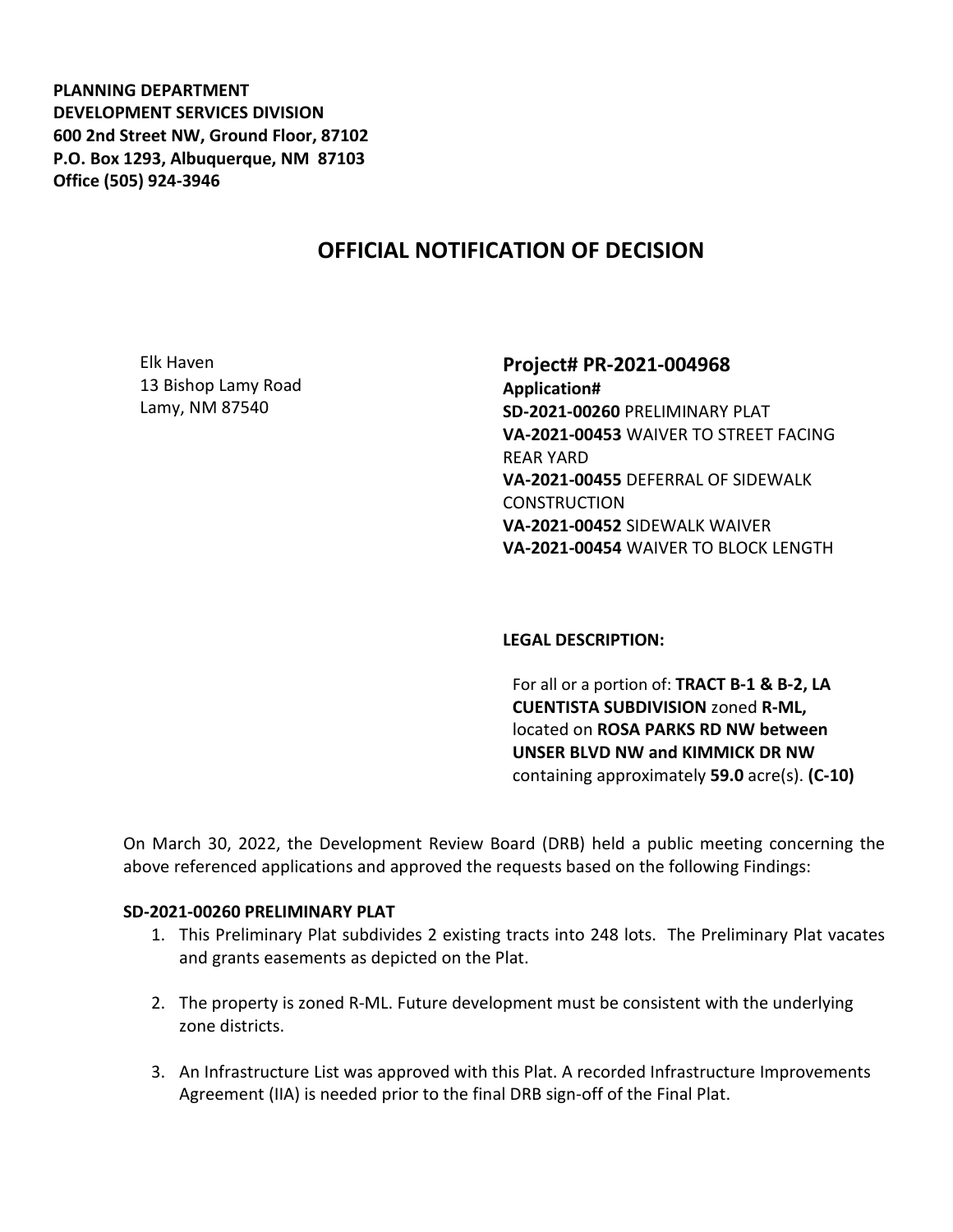Official Notice of Decision

Project # PR-2021-004968 Applications# SD-2021-00260, VA-2021-00453, VA-2021-00455, VA-2021-00452, VA-2021-00454

Page 2 of 3

4. The applicant provided the required notice as outlined in the IDO Table 6-1-1.

# **VA-2021-00453 WAIVER TO STREET FACING REAR YARD**

- 1. The applicant proposes a waiver to permit rear yards for lots along Paseo del Norte, an arterial street. 5-4(F)(2)(b) discourages layouts where the rear lot line is adjacent to a collector or arterial street.
- 2. The request is justified per 14-16-6-6(P)(3) of the IDO. Paseo del Norte will have an additional landscape buffer and trail where adjacent to subdivision lots. In addition, these lots add an additional 8-feet of backyards to allow for a greater buffer from the roadway.
- 3. The applicant provided the required notice as outlined in the IDO Table 6-1-1.

# **VA-2021-00455 TEMPORARY DEFERRAL OF SIDEWALK CONSTRUCTION**

- 1. The applicant proposes the temporary deferral of sidewalk construction along roadways as depicted on the Sidewalk Exhibit in the application submittal. The deferred sidewalks within the subdivision will be constructed with the development of each single-family home so when the subdivision is complete there will not be gaps in the sidewalk system.
- 2. Transportation engineering had no objections.

### **VA-2021-00452 SIDEWALK WAIVER**

- 1. The applicant proposes a waiver from the requirement to construct a sidewalk along both sides of Suess Way NW at the intersection of Azucena Place NW and Twain Way NW at the intersection of Rosa Parks Road NW as depicted on the Sidewalk Exhibit.
- 2. The request is justified per 14-16-6-6(P)(3) of the IDO. Single sidewalks were requested along portions of Suess Way NW and Twain Way NW to permit secured access into the gated subdivision only.
- 3. The applicant provided the required notice as outlined in the IDO Table 6-1-1.

### **VA-2021-00454 WAIVER TO BLOCK LENGTH**

- 1. The applicant proposes a waiver from the maximum block length for local streets of 600 feet.
- 2. The request is justified per 14-16-6-6(P)(3) of the IDO. The block length waiver was requested to strategically place the pedestrial access points as it relates to the proposed layout and adjacent property so as to follow the pedestrian specific movements and connectivity.
- 3. The applicant provided the required notice as outlined in the IDO Table 6-1-1.